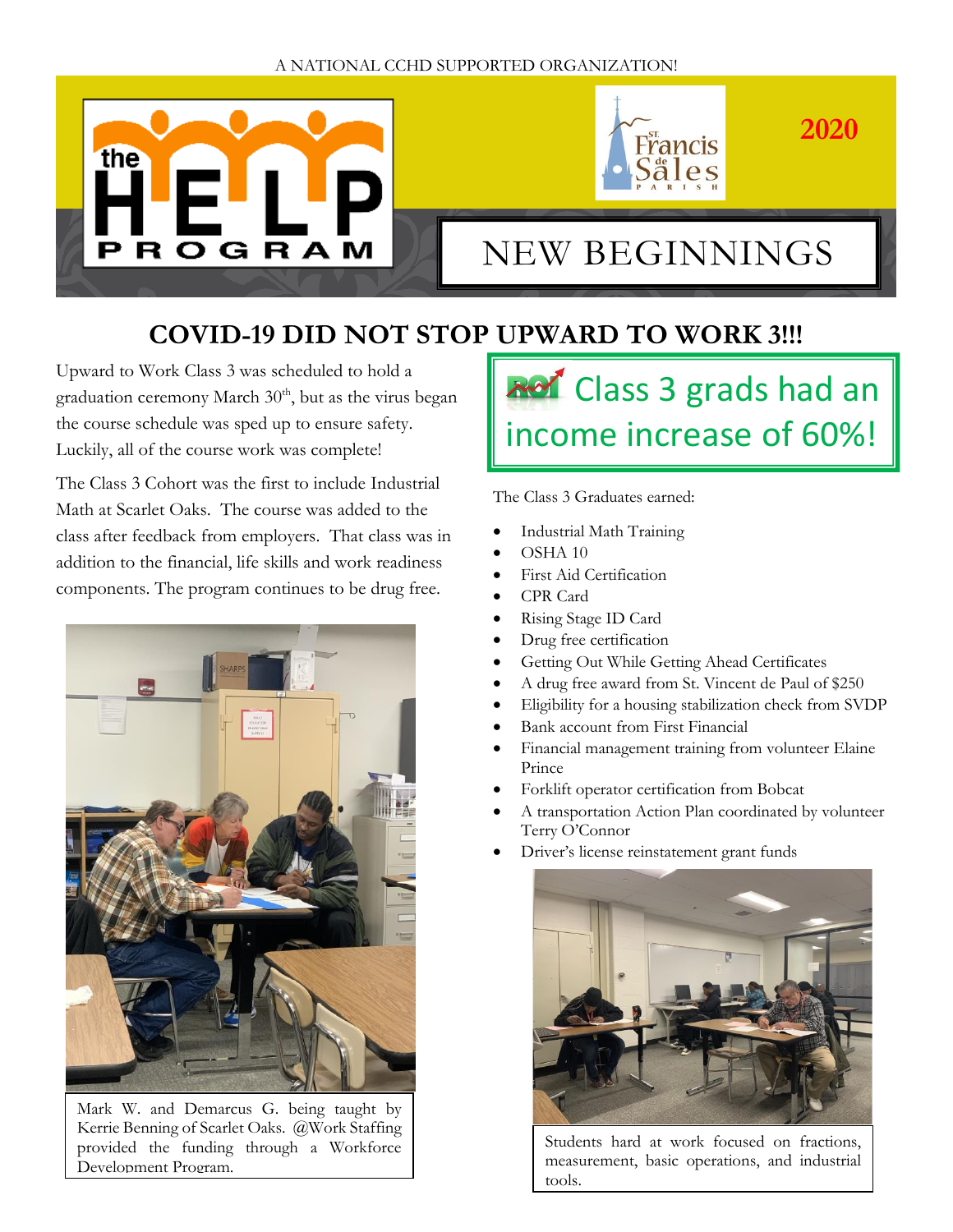

HELP Mentor (and Board Member) Dean Backsheider hosted a special Dismas Breakfast at his company BGR in Sharonville, Ohio.

The event was the most successful Dismas in recent memory. HELP members got jobs from the event, money was raised for van operations and multiple participants signed up to become mentors. One audience member even donated a car!

Dean is the mentor of one of the more challenged HELP members. Michael, a graduate of Class 1 from Upward to Work, had been incarcerated over 20 years and in a halfway house for an additional 14 months. The world changed dramatically during that time, and Mike needed a lot of assistance to catch up.

HELP was able to get Mike working in several training jobs while he learned to adjust to outside world.

Upward to Work reintroduced Mike to banking, financial management and modern communication (email, cell phones, internet). Dean began to pray regularly with Mike, provided guidance as Mike moved to Dayton, purchased a vehicle, and started experiencing freedom for the first time in a long time.



Mike is working full time, maintaining his apartment, rebuilding his credit, and managing his life independently.

The Dismas Journey, named after St. Dismas, is a partnership with the Archdiocese of Cincinnati, started in response to the U.S. Catholic bishops' call for "a new national dialogue on crime and corrections, justice and mercy, responsibility and treatment." Its goals are the empowerment of returning citizens and building bridges of solidarity between them and the Catholic faithful through service and advocacy. If your parish would like to host this dynamic and compelling experience and hear the stories of these men and women as they seek redemption and overcome the barriers to self-sufficiency in our communities, contact Dominic Duren at St. Vincent de Paul [dduren@svdpcincinnati.org](mailto:dduren@svdpcincinnati.org) or (513) 562-8841 ext. 851.



Dean Backsheider, Co-President of BGR, the host for the Dismas Breakfast.



2019 – 2020 HELP Board and Leaders Brother Mike Murphy **Member Emeritus**

| <b>Father Gene Contadino</b> St. Francis de Sales                             |                                                                     |  |  |
|-------------------------------------------------------------------------------|---------------------------------------------------------------------|--|--|
| Bob Miller President Christ the King Parish Mentor Program                    |                                                                     |  |  |
| Dominic Duren Vice-President St. Francis de Sales Dismas Journeys             |                                                                     |  |  |
| John Finn Treasurer Nativity of Our Lord Business Manager                     |                                                                     |  |  |
| Joy Rushing Secretary St. Francis de Sales Action Plan Database               |                                                                     |  |  |
| Rosemary Byes Parish Council Liaison St. Francis de Sales Children's Programs |                                                                     |  |  |
| Dean Backscheider Employer Representative Good Shepherd                       | Brad Brookbank St. Francis de Sales Member Engagement               |  |  |
| Toria Cooper Member Engagement                                                | Joseph Dick Ironworker Training                                     |  |  |
| Emily Gilb St. Francis de Sales Newsletter Mailing List                       | Nathan Gordon Fatherhood Initiative                                 |  |  |
| James Lunsford Ironworker Training                                            | Andrew Mittower Advocacy                                            |  |  |
| Ed Neenan Good Shepherd Employer Recruitment                                  | Charles Roberts St. Francis de Sales, Parishioner and HELP member   |  |  |
| John Smiley Upward to Work                                                    | Tom Sparough, St. Clare Storytelling, Interviewing, Public Speaking |  |  |
| Wilson Willard III Executive Director                                         | Linda Neenan Good Shepherd Development Committee Chair              |  |  |
| Mike McNamara Nativity Upward to Work – Getting Ahead while Getting Out       |                                                                     |  |  |
| Terry O'Connor Good Shepherd Forklift Training                                | Vicky Reynolds St. Francis de Sales Grant Writer                    |  |  |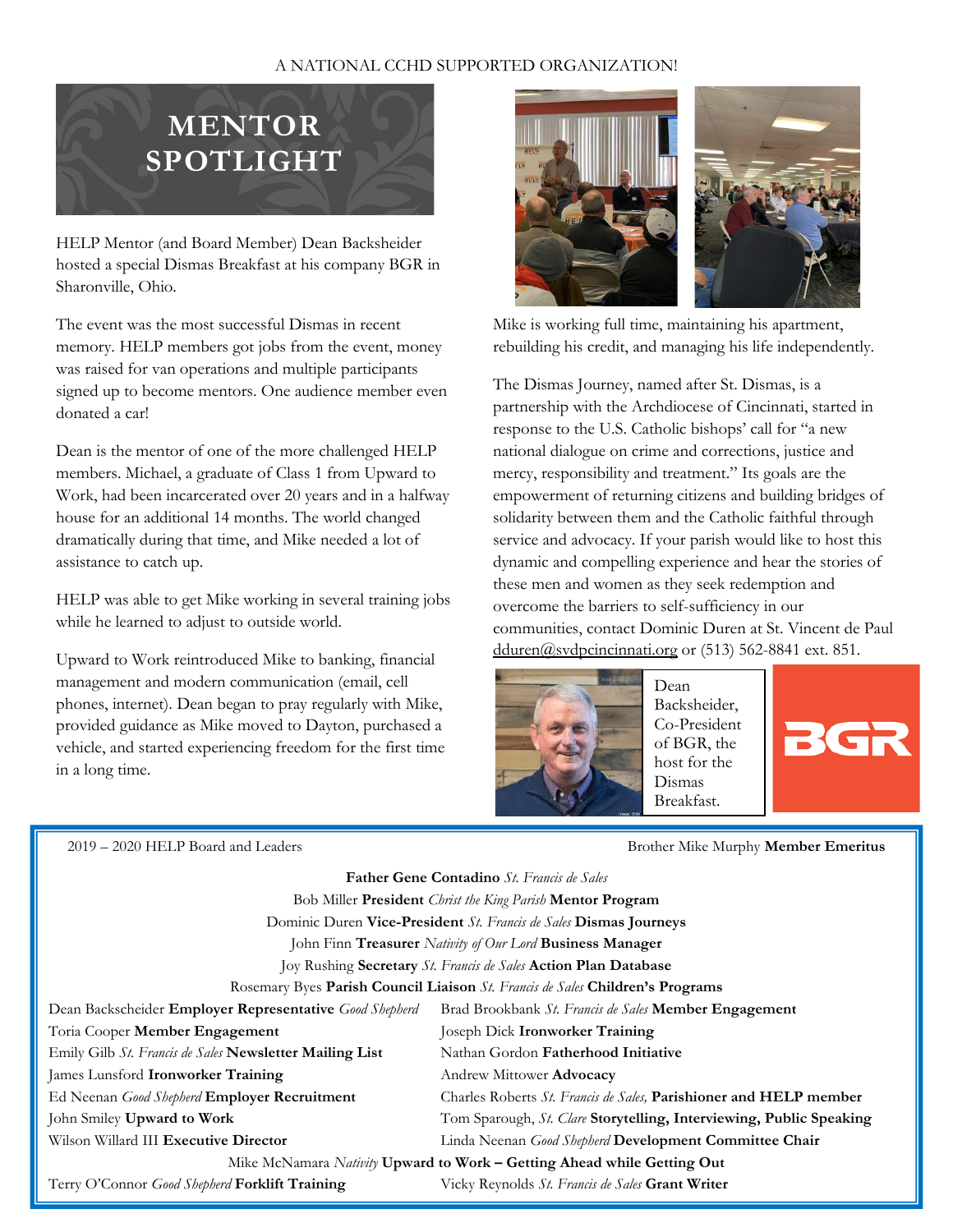## **THRIVING STAGE MEMBER SPOTLIGHT**



Nathan Gordon (left) and his son at the barber shop.

Nathan Gordon has been a HELP member since 2007. Nate has worked a long series unfulfilling jobs until 2 years ago.

With the encouragement and support of his mentor, Bob Miller, Nathan applied to become a Community Health Worker with Healthcare Access Now and was accepted. The organization provided training and certification through the State of Ohio.

Healthcare Access Now is located in the same building as the headquarters for the Talbert House. While working in the Talbert House Nathan began to make connections and network about future opportunities.

Brother Mike Murphy trained Nate to network and provided office training and experience in the HELP Program offices. Brother Mike took immense pride in the years of growth he nurtured in Nathan.

One of those connections paid off when Nate was invited to come work for Talbert House in the Fatherhood Project. From the Fatherhood Project webpage, "This program assists men in their efforts to become responsible, committed and nurturing fathers. Fatherhood Project helps dads strengthen their connection and involvement in the lives of their children by providing classes, co-parenting and individual coaching, and fellowship support meetings. Additional services include legal, employment and housing assistance."

Nate went through the program as a participant, and then took the training to lead the program. Nate is the proud father to 5 wonderful children.

During 2017 Nate joined the HELP Board in order to give back to other members and recently committed to donating a vehicle for new members to drive.

Nate and Bob have an Action Plan to assist in guiding Nates' career, finances, and eventually hopes to become a homeowner.